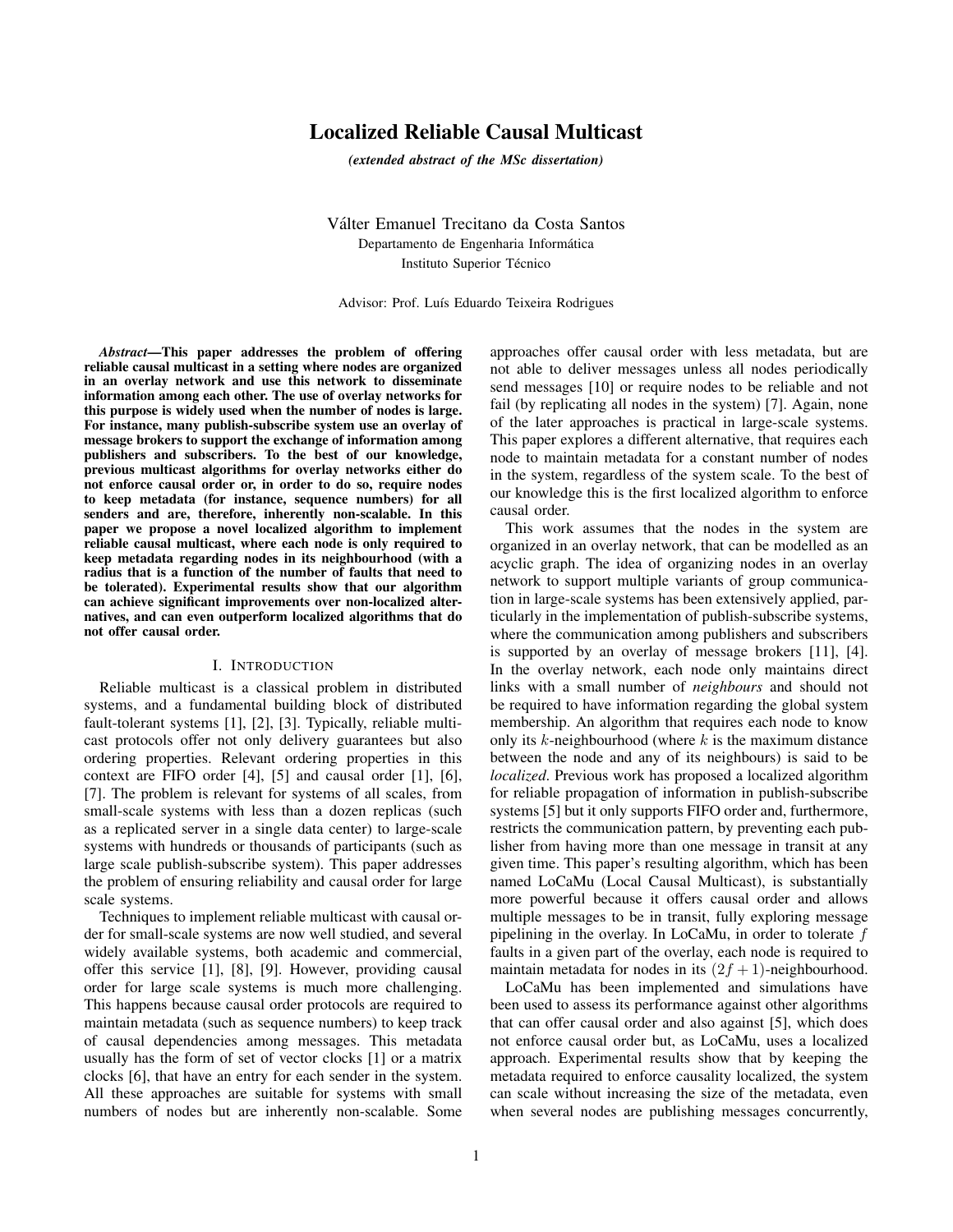unlike the related work. Thus, LoCaMu can be successfully used in large scale systems where, due to the size of their metadata, previous works cannot be implemented in practice.

# II. RELATED WORK

The literature on reliable causal multicast is extensive and covers many different designs that target a wide range of settings. On the one hand, we can find systems designed to support the development of fault-tolerant systems based on the replicated state machine model and its variants [12]. These systems typically provide strong guarantees of reliability, and different ordering policies, including FIFO, causal, and total order. These strong properties come at a cost: most of these systems use algorithms where nodes communicate directly with each other, run multiple rounds of all-to-all coordination, and maintain control information that grows linearly, or even quadratically, with the system size [1], [6]. These algorithms are, therefore, inherently non-scalable, even when using sophisticated techniques to reduce the amount of control information exchanged [1]. On the other hand, we have systems designed to support the dissemination of information among very large number of participants, often relying on peer-to-peer overlays [11] or epidemic protocols [13], which are known to be scalable but that offer only probabilistic or even no guarantees of reliability and ordering.

In this paper we are interested in algorithms that can offer strong guaranties while still being able to scale. A noteworthy application of algorithms with these characteristics are publish-subscribe systems [14], where we can have large numbers of publishers and subscribers, that exchange multicast messages, and for which reliability and ordering are relevant properties [4]. Although there are several possible strategies to implement publish-subscribe systems, most works that aim at achieving scalability rely on the use of an overlay network of message brokers, that are used to propagate information among publishers and subscribers [15], [16], [17], [18], [19]. A fundamental problem that emerges when nodes are organized in an overlay network is how to handle faults, in particular what to do when a broker fails. In the next paragraphs we discuss the main techniques that have been proposed in the literature to address this problem. We can cluster previous works to address faults in broker overlays into three main approaches:

*Virtual reliable nodes (VRN):* This approach consists of having each logical node in the overlay to be implemented by a set of replicated servers such that, even if a server fails, the (logical) overlay node remains correct. Using this approach, the topology of the overlay can be assumed to be static, and the properties of this topology can be used to enforce desirable properties. For instance, if the broker overlay is acyclic and channels between brokers are FIFO, it becomes trivial to ensure that event propagation respects causal order[7]. Examples of systems that use this approach are Saturn[7] and Gryphon[4]. Saturn uses a consensus algorithm, such as Paxos[20], to implement each logical

Table I LOCAMU VS RELATED WORK

|                       |            | Avoids   |          |           |       |
|-----------------------|------------|----------|----------|-----------|-------|
| Algorithm             | Approach   | Replicas | Parallel | Causality | Local |
| CBCAST <sup>[1]</sup> | <b>RP</b>  |          |          |           |       |
| Causal Barriers [6]   | <b>RP</b>  |          |          |           |       |
| D.N.[5]               | <b>RP</b>  |          |          |           |       |
| Saturn [7]            | VRN        |          |          |           |       |
| Gryphon [4]           | <b>VRN</b> |          |          |           |       |
| Plumtree [21]         | <b>OR</b>  |          |          |           |       |
| Thicket [22]          | <b>OR</b>  |          |          |           |       |
| LoCaMu                | RP         |          |          |           |       |

node. Gryphon also uses replication but requires weaker coordination among the replicas of each node; this has the advantage of offering lower latency, but forces each node to maintain state for each sender that exists in the system to tolerate message loss. In any case, replicating every node of the overlay is not feasible when the system becomes very large.

*On-line overlay reconfiguration (OR):* This approach consists in reconfiguring the overlay when a broker fails, where one node can connect directly to any other node in the system. This approach is used in systems such as Plumtree[21] or Thicket[22]. Unfortunately, ensuring reliability and order of messages in face of the overlay reconfiguration may not be trivial, in particular because most reconfiguration algorithms cannot guarantee that reconfiguration is local; since paths before and after the reconfiguration may change substantially, messages may be lost and delivered out-oforder unless global information is used to recover from the fault.

*Redundant paths (RP):* This approach consists in using an overlay that has redundant paths, such that message delivery can be ensured without reconfiguring the overlay, even if a node fails. The key difference with the previous approach is that nodes have information about all redundant paths they may need, but do not know about every possible overlay reconfiguration. Examples of this strategy are [23], [17], [5], [24]. Although the use of redundant paths increases reliability, it makes it harder to enforce FIFO and causal order, because related messages can follow different paths and be received in unintended orders. To the best of our knowledge, Delta-Neighbourhood[5] is the only algorithm that uses redundant paths and is able to enforce an ordering policy based on localized information. However, it is only able to enforce FIFO order. Furthermore, it restricts the communication pattern, by preventing each publisher from having more than one message in transit at any given time.

Table I summarizes a comparison of the main features of the systems mentioned above. Previous work offers only a partial solution to the problem that we address in this paper. LoCaMu, however, is able to provide fault tolerance, causal order, pipeline multiple messages from the same source, and use only localized information. In this way it combines guarantees of quality of service with the ability to scale.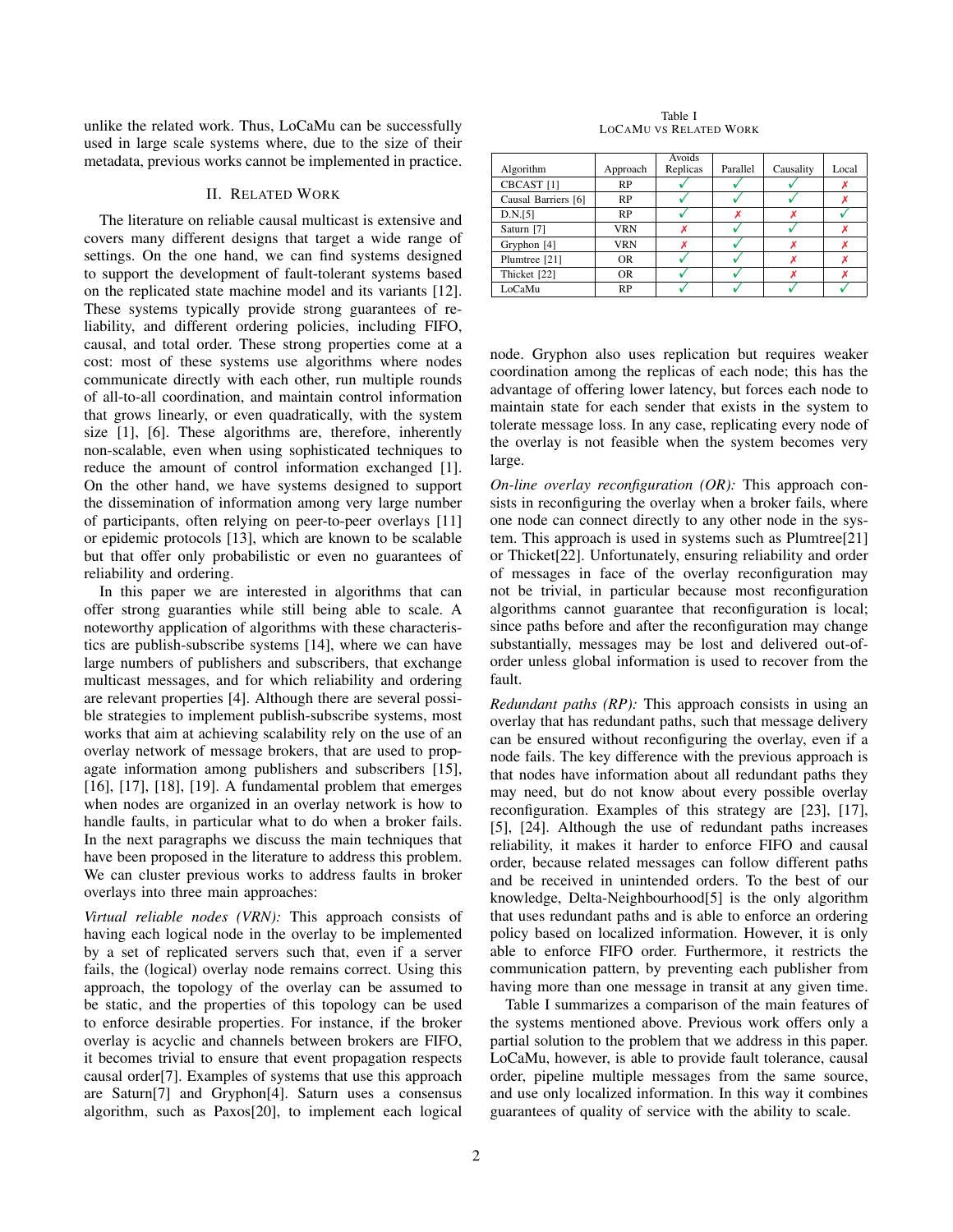

Figure 1. Base graph and the corresponding extended graph  $(f = 1)$ 

# III. LOCAMU

In this section we describe LoCaMu. Before we describe the algorithm in detail, we introduce a number of concepts required to understand how the algorithm operates.

# *A. Base Graph and Extended Graph*

It is assumed that nodes are organized in an overlay network that can be modelled by undirected graph  $G = (v, e)$ , where vertices  $v$  represent the system nodes and edges  $e$ the communication channels between these vertices. This graph, which is referred to as the base graph, is acyclic and connected. Let  $v_i$  be a vertex of the graph.  $\mathcal{V}(G, k, v_i)$ represents the set of neighbours of the vertex  $v_i$  which are at a distance no longer than  $k$  in the graph (that is, if  $v_i \in V(G, k, v_i)$ , then the shortest path in the base graph between  $v_i$  and  $v_j$  has at most k edges). The vertices in  $V(G, 1, v_i)$  are denoted as direct neighbours of  $v_i$  (in the base graph). G has no redundant edges and the failure of any node partitions the graph.

In order to tolerate  $f$  failures in a given neighbourhood, the base graph  $G$  is augmented with additional edges, creating an extended graph  $G^f$ . The additional edges connect each vertex  $v_i$  with all vertices in  $V(G, f+1, v_i)$ , that is, for each  $v_i \in V(G, f+1, v_i)$ , an edge is added to the extended graph, connecting  $v_i$  and  $v_j$ . The additional edges in the extended graph create redundant paths that may be used if a path in the base graph becomes unavailable. Figures 1a and 1b illustrate a base graph and the corresponding extended graph for  $f = 1$ . In fault-free runs, the base graph is used to propagate the messages in a order that respects causality. If a node (such as  $f$  in Figure 2) fails, then the additional edges are used to propagate the message. Even when redundant paths are used, messages are routed along the paths defined by the base acyclic graph, such that cycles are avoided. When these redundant paths are used, messages may be duplicated or re-ordered. As it will be seen, LoCaMu maintains the required metadata to ensure that messages are reliably delivered in order even in runs where faults occur.

#### *B. Addressing Model*

Nodes are assumed to be organized into groups that are used to define the destination address of a message; each message being addressed to a single group. The communication uses a publish-subscribe model, where information about group members is propagated in the extended graph through *subscription* messages. This allows each node to maintain a routing table that, for each group, indicates which neighbours participate in the forwarding of the messages. The size of this table depends on the number of groups and not on the number of nodes in the system.

Given a message m, which has a recipient group  $g(m)$ , a given node  $i$  can query its routing table to identify the subset of its neighbours in the extended graph that are involved in routing m. This sub-set is called the *targets* of m in i, denoted  $\mathcal{T}(m, i)$ . This is illustrated in Figure 2, where Figure 2a depicts the base graph and the group members for message  $m_1$  that needs to be forwarded by node i and Figure 2b shows the set of target nodes  $\mathcal{T}(m_1, i)$  for that message for  $f = 1$ .

### *C. Fault Model*

Nodes are assumed to be capable of failing and subsequently recover, and their state is kept in persistent memory. The system is asynchronous and a faulty node may remain unavailable for an arbitrary amount of time. Finally, it is assumed that at any instant of time, in any neighbourhood of size  $2f + 1$  in the base graph, there are at most f nodes unavailable. A node that never fails is denoted as correct.

Each node of the system is assumed to have access to an eventually perfect failure-detector [25], [26], that reports if its neighbours are available or unavailable. This detector ensures that if a neighbour becomes unavailable, the node is eventually notified of this fact (and can avoid sending messages in vain while the faulty node remains unavailable). Similarly, when the neighbour recovers, the node is also notified (so that it can use that neighbour again).

Using the output of the failure detector, every node  $i$ maintains a set *activeConnections* as follows. Every time the set of faulty nodes in its  $(f + 1)$ -neighbourhood changes,  $i$  recomputes the shortest path to every other node in  $V(G, f + 1, v_i)$ . Then, the nodes that are both the first nonfailed node and hop on any of these paths are added to the *activeConnections* set. When propagating a message in the network, each node only forwards messages to the nodes maintained in this set. This limits the amount of redundant messages that circulate in the network. Figure 2c shows the set of active connections at the black node when its direct neighbours in the base graph are active and Figure 2d shows how this set is updated when one of these direct neighbours (in this case, node  $f$ ) becomes unavailable.

LoCaMu is fault tolerant in the sense that a message  $m$ sent to a set of vertices  $V$  is delivered to all correct nodes  $v_i \in V$  (that is, all recipients who are not or that will not fail), regardless of the failure of other nodes or the eventual recovery of nodes that failed. LoCaMu also ensures that nodes that are temporarily unavailable will end up receiving all messages; of course, this only happens when they recover.

### *D. Localized Information and Safe Neighbourhood*

LoCaMu is a localized algorithm, where each node is only required to maintain metadata regarding messages sent or received by other nodes into some *safety neighbourhood*. For this reason, when a message is sent and tagged with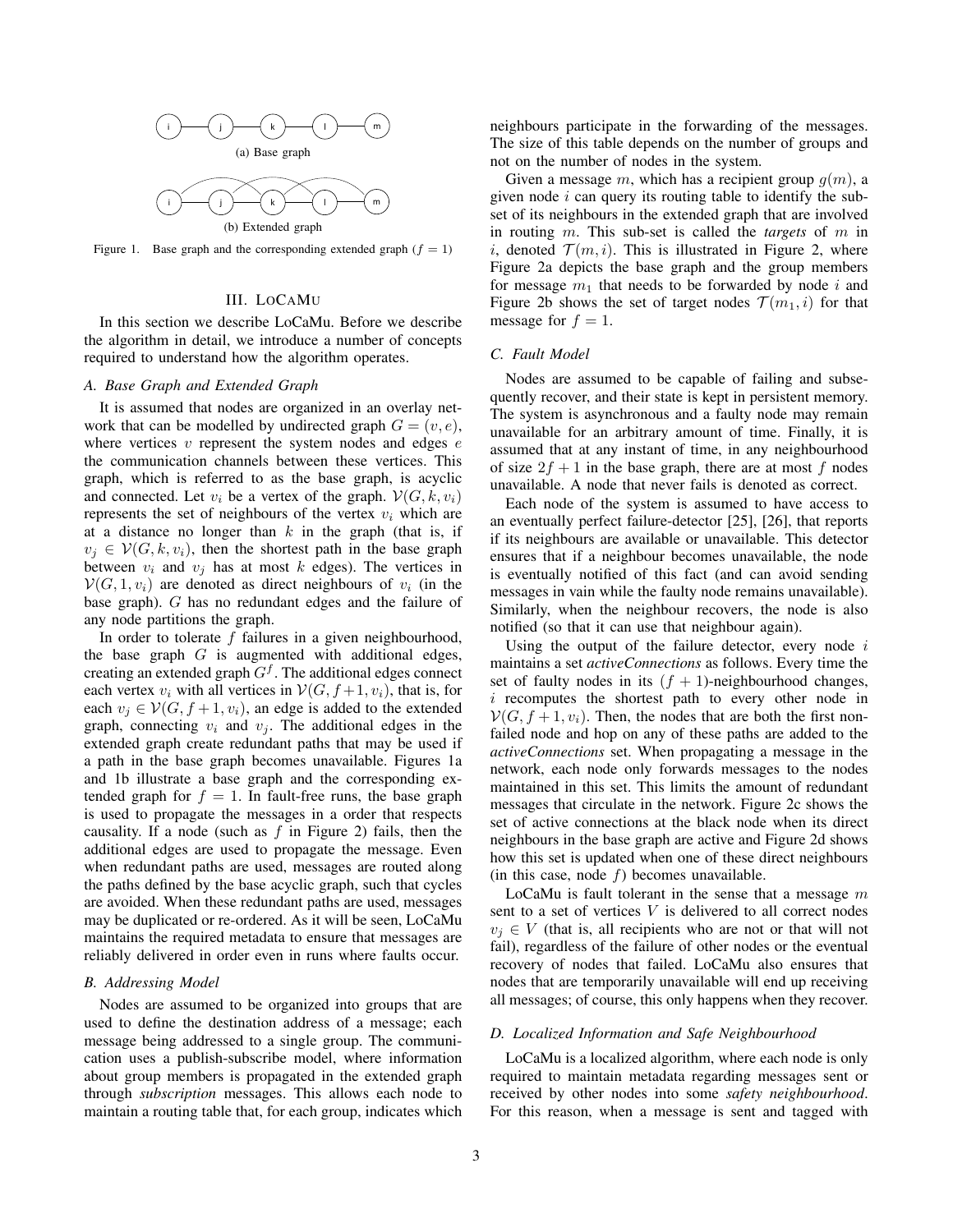

Figure 2. Message targets and active connections.



(a) Creation and propagation of identifiers



(b) Duplicate detection and merging of identifiers



Figure 3. Message identifiers and safety neighbourhood  $(f = 1)$ 

metadata, it only needs to be tagged with information regarding nodes that belong to the safety neighbourhood of the recipient. In the case of LoCaMu, the safety neighbourhood includes all nodes that are at most  $2f + 1$  hops away in the base graph. More precisely, the safety neighbourhood of node *i*, denoted  $V^S(i)$  is  $V^S(i) = V(G, 2f + 1, i)$ . The next subsections provide an intuitive rationale for the size of the safety neighbourhood in LoCaMu and how it relates to the possible paths that can be followed by messages.

# *E. Message Identifiers*

Non-localized algorithms typically assign an unique identifier to a message when the message is generated. This unique identifier is then preserved as the message is propagated in the network. The most common way to generate such unique identifiers is to use a tuple that includes the unique identifier of the source node and a sequence number generated at the source. A fundamental drawback of this solution is that, to perform tasks such as detecting duplicates or enforcing order properties, nodes in the system need to keep track of sequence numbers generated by every other node in the system. These approaches are, therefore, not localized (and not scalable).

LoCaMu is localized as nodes are only required to keep track of identifiers generated by nodes in their safe neighbourhood. Thus, if a message is generated by a remote node, outside the safe neighbourhood, the identifier generated by the source cannot be used; it needs to be replaced by some identifier that is meaningful locally. In consequence, in LoCaMu messages do not have a single identifier that is preserved across the system. Instead, messages are assigned multiple identifiers as they are forwarded in the network, where each of these identifiers is only valid in a given neighbourhood. Still, LoCaMu is able to keep track of how these identifiers are related, such that it is able to eliminate duplicates and to deliver messages in the right order.

The way message identifiers are created, propagated, and replaced, is key to the operation of LoCaMu. To better understand the process of propagating message identifiers, an example is used. Figure 3a shows a network that consists of a line, and illustrates the propagation of a message that is propagated from node  $i$  to node  $n$ . In this example the number of tolerated faults is  $f = 1$  and, therefore, the set of targets for the message are the next two nodes in the line (i.e,  $\mathcal{T}(m,i) = \{j,k\}, \mathcal{T}(m,j) = \{k,l\}$ , etc). Note that in this case, the safety neighbourhood of node  $m$  no longer includes node  $i$  (given that the distance from  $i$  to  $l$  is more than  $2f + 1$ , thus m will not process metadata produced by node i. This results in each message only having identifiers from at most  $2f + 1$  different nodes.

Each node keeps a separate sequence number for each target and the tuples *(source, target, sequence number)* are used as messages identifiers. Note that, in the example, when message  $m$  is generated, it is assigned two identifiers, namely  $(i, j, 1)$  and  $(i, k, 1)$ , one identifier for each link that can be used to propagate the message. To avoid redundant messages in the network, the message is not sent immediately by both links. In this example, the message is just propagated in the base graph (and edges from the extended graph are just used if faults occur). Then, when the message is propagated by node  $j$  it gets assigned two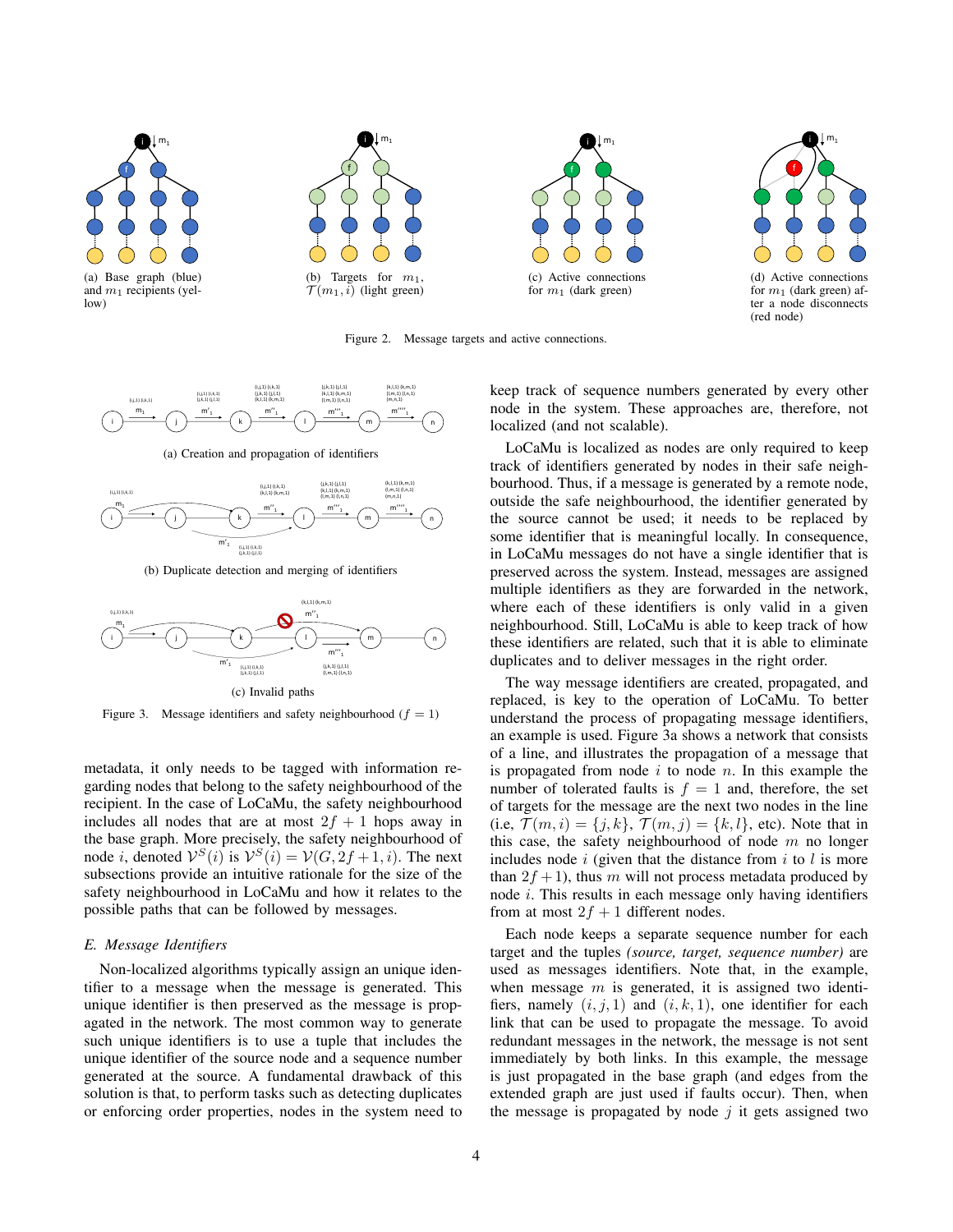new identifiers,  $(j, k, 1)$  and  $(j, l, 1)$ , and now carries a total of 4 different identifiers. This process is repeated every time a message is forwarded in the network. However, at each step, each sender only forwards identifiers that belong to the safe neighbourhood of the recipient. Thus, when node  $l$  forwards message  $m$  to node  $l$ , it no longer includes the identifiers generated by node  $i$  (similarly, when  $l$  retransmits the message it no longer includes the identifiers generated by node  $i$ ).

# *F. Duplicate Detection and Merging Identifiers*

As noted above, LoCaMu does not require a perfect failure detector. Thus, at any given time, different nodes may make a different assessment on the correctness of a given neighbour. Also, nodes may falsely suspect that a neighbour is down and trigger the propagation of the message via the redundant edges defined by the extended graph. This may cause different copies of the message to be propagated by different paths, as illustrated in Figure 3b where two copies of message  $m_1$  are received by node l via different paths, namely, the copy  $m'_1$  is received via the path that uses vertices  $\{i, j, l\}$  and copy  $m_1''$  via  $\{i, k, l\}$ . In this case,  $m'_1$  does not carry the identifiers added by node k and  $m_1''$  does not carry the identifiers added by node j. Note that, in this example, node j can still detect that  $m'_1$ and  $m_1''$  are duplicates of the same original message, given that there is at least one common identifier carried by both copies (more precisely, identifiers  $(i, j, 1)$  and  $(i, k, 1)$  are common to both copies). Also, when node  $l$  propagates the message by sending  $m_1^{\prime\prime\prime}$ , it can tag the copy with all the identifiers known to it (the set of known identifiers results from "merging" the set of identifiers carried by  $m'_1$  and  $m''_1$ ).

This example also shows why node  $l$  needs to maintain metadata produced by node  $i$  (and thus,  $i$  needs to be in the safe neighbourhood of  $l$ ). If this was not the case, in this run, where a single node is suspected as being failed,  $l$ would not be able to detect that  $m'_1$  and  $m''_1$  are duplicates of the same original message.

# *G. Safe Paths*

The correctness of LoCaMu is rooted on the *Safe Paths Invariant*, which is defined as follows:

# **Invariant 1.** Any path of  $2f + 1$  nodes is considered safe *if there are at most* f *faulty nodes. Otherwise it is unsafe.*

This means that if two nodes (say  $i$  and  $l$  in the example of Figure 3) are at  $2f + 1$  hops away in the base graph, it should be possible to propagate a message from  $i$  to  $l$  in a path that contains at least  $f + 1$  neighbours. Using the example of Figure 3b, a copy of  $m_1$  arrives to l via a path that uses  $\{i, k, l\}$  (skipping j) and another copy arrives to l via a path that uses  $\{i, j, l\}$  (skipping k). These paths are said to be *safe*.

### *H. Causal Past and Causal Order*

To enforce causal order every node keeps a log (simply called the node's *past*) of the identifiers of all the messages it has received and processed in the past. The algorithm enforces that messages transmitted via a given edge are delivered in FIFO order. Thus, in practice, because causal order is transitive, only the most recent identifier generated by any node needs to be preserved in the node's past. Also, nodes are only required to keep in the past information from nodes in their safe neighbourhood. When messages are sent they are tagged with the casual past of the sender. By comparing the causal past of a message with its own causal past, a recipient can check if the message can be processed without violating causal order. If some message  $m$  cannot be immediately processed when it is received because some other messages in its causal past are missing, the message is stored in a buffer, until it can be processed.

# *I. Detailed Algorithm*

*Overview:* Messages carry two header fields: a set of identifiers (as described above) and a causal past. When a message is received it is not processed until two conditions are met: i) the message is being processed in FIFO order with regard to other messages from the same sender (message identifiers are used to make this check) and ii) the message is being processed in causal order (the causal past of the message is used to make this check). When a message m becomes ready to be processed one checks if the message is being received for the first time or if another copy of the same message has been previously received via another path (again, message identifiers allow to detect duplicates, as illustrated before). If the message is a copy, its identifiers are merged with the identifiers of the previous copy. After a message is processed, if the message needs to be forwarded (i.e, if the routing table indicates that there are recipients downstream), the message is scheduled for retransmission. Messages are only retransmitted via safe paths. In the next paragraphs a more detailed description of the algorithm is provided. Pseudo-code is provided in Algorithm. 1.

*Node Data Structures:* Each node maintains three data structures, listed below:

- The first is a matrix of sequence numbers called *Past*, denoted by  $P_i$ , with one entry for each pair of nodes in  $V^{S}(i)$ .  $P_i$  captures the causal past of the i node. Consider that the position  $P_i[j][k] = s$  ( $s \neq 0$ ). This means that the state of  $i$  depends causally on a message sent from node  $j$  to node  $k$  with the sequence number s.
- The second is a matrix of *received* identifiers,  $R_I$ . Each entry  $R_i[j][k]$  is an ordered set that contains the identifiers of all messages sent by node  $j$  to node  $k$  that have already been processed by node i. The objective of  $R_i$  is to detect duplicate messages, since in faulty runs, the same message can be received via different paths. While every entry is a set, each set is regularly garbage-collected, which is explained in the full thesis.
- The third is the *sent* set that contains all buffered messages.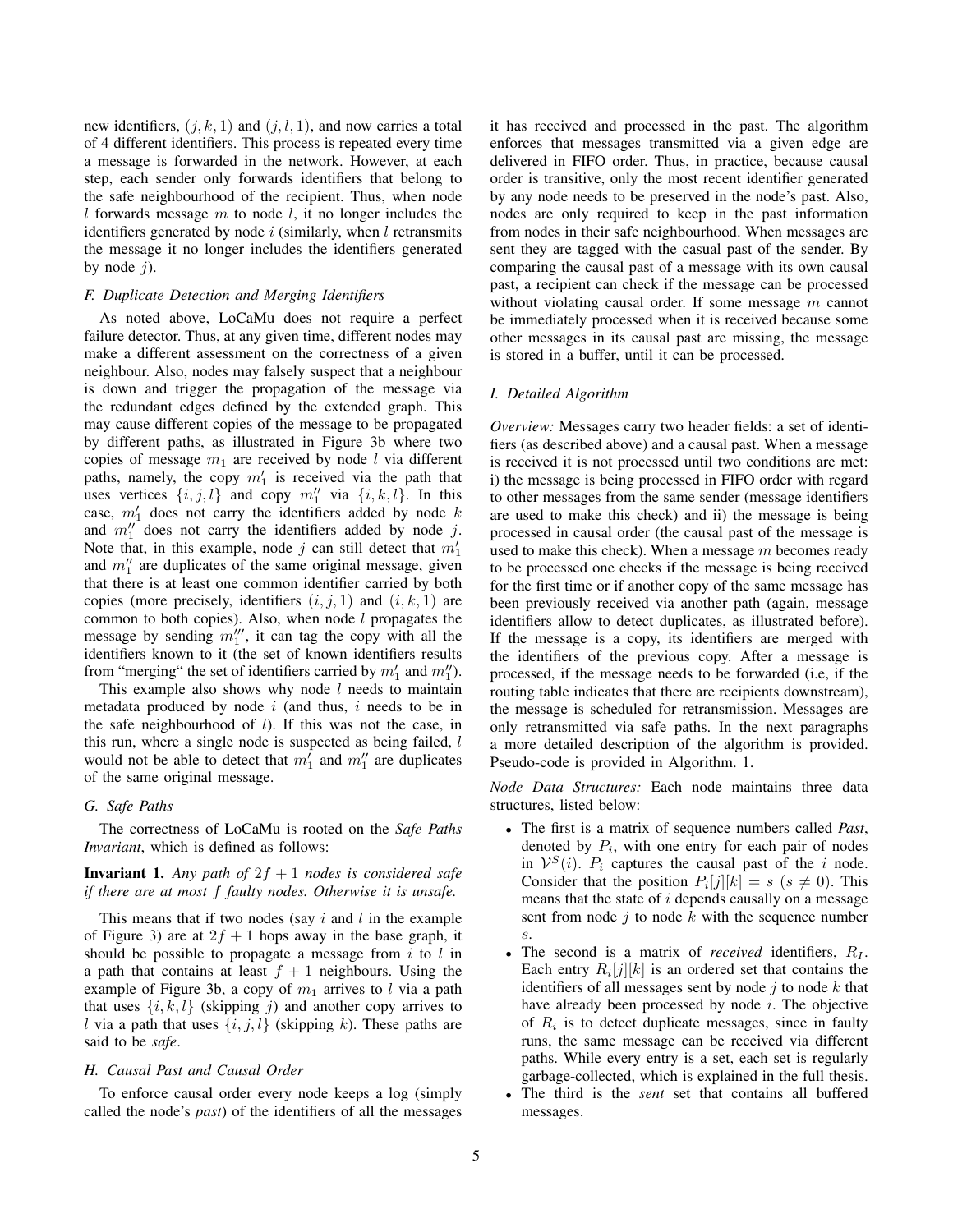#### Algorithm 1 LoCaMu

1:  $\triangleright$  Retransmits a message to the relevant nodes<br>2: **function** (RE)TRANSMIT(*m*) at node *i* 2: **function** (RE)TRANSMIT(*m*) at node *i*<br>3: **for**  $k \in \mathcal{T}(m, i) \cap activeConnecti$ 3: **for**  $k \in \mathcal{T}(m, i) \cap$  *activeConnections* **do**<br>4: **if** PATHISSAFE(*m, k*) **then** 4: if PATHISSAFE $(m, k)$  then<br>5:  $\text{SED}(m, k)$ 5:  $\text{SED}(m, k)$ <br>6:  $\triangleright$  Forwards a message t<br>7: **function** FORWARD $(m)$  $\triangleright$  Forwards a message to the interested nodes 7: **function** FORWARD(*m*) at node *i* 8:  $D_m \leftarrow P_i$ 8:  $D_m \leftarrow P_i$ <br>9: for  $k \in \mathcal{T}$ 9: for  $k \in \mathcal{T}(m, i)$  do<br>10:  $I_m[i][k] \leftarrow D_m$ 10:  $I_m[i][k] \leftarrow D_m[i][k] + 1$ <br>11:  $D_m[i][k] \leftarrow D_m[i][k] + 1$ 12:  $(RE) TRANSMIT(m)$ <br>13:  $sent \leftarrow sent \cup \{m\}$  $sent \leftarrow sent \cup \{m\}$  ⊳ For future retransmissions 14:  $\triangleright$  Updates the Past and Received matrices of a node using message m 15: **function** UPDATENODESTATE $(m)$  at node *i* 16: **for**  $k, l \in I_m \cap R_i$  **do** 16: **for**  $k, l \in I_m \cap R_i$  **do**<br>17:  $R_i[k][l] \leftarrow R_i[k][l] \cup I_m[k][l]$ 18: for  $k, l \in \mathcal{V}^S(i)$  do<br>19:  $P_i[k][l] \leftarrow \text{MAX}(i)$  $P_i[k][l] \leftarrow \text{MAX}(P_i[k][l], D_m[k][l], I_m[k][l])$ 20:  $\triangleright$  Updates any missing identifiers in a sent message 21: function MERGEIDENTIFIERS(*m*) at node *i* 21: **function** MERGEIDENTIFIERS(*m*) at node *i* 22: **if**  $\exists m' \in sent : \exists k, l : Im[k][l] = I$ 22: **if**  $\exists m' \in sent : \exists k, l : I_{m}[k][l] = I_{m'}[k][l]$  then<br>23: **for**  $k, l \in \mathcal{V}^{S}(i)$  do 24:  $I_{m'}[k][l] \leftarrow \text{MAX}(I'_{m}[k][l], I_m[k][l])$ 25:  $\triangleright$  Checks if any buffered messages can be processed 26: **function** UNBUFFER at node *i* 27: **for**  $m \in buffer$  **do** 27: **for**  $m \in$  *buffer* **do**<br>28: **if**  $\forall k : D_m[k]$ 28: **if**  $\forall k : D_m[k][j] \leq P_i[k][j]$  then<br>29: *buffer* ← *buffer*  $\{m\}$ 30: RECEIVE $(m)$ 31:  $\triangleright$  Receives a message from FORWARD $(m)$ 32: **function** RECEIVE(*m*) at node *i* sent by node *j* 33: **if**  $\exists k : D_m[k][i] > P_i[k][i] \vee \exists l : l < I_i$ 33: **if**  $\exists k : D_m[k][i] > P_i[k][i] \lor \exists l : l < I_m[j][i] \land l \notin R_i[j][i]$  then  $34$ :  $\triangleright$  Message out of order 34:  $\triangleright$  Message out of order<br>35:  $\frac{h}{f}$  huffer  $\leftarrow$  huffer  $\cup$  {m} 35: *buffer* ← *buffer*  $\cup$  {*m*}<br>36: **else**  $36:$  else<br> $37:$   $\frac{1}{1}$ 37: UPDATENODESTATE $(m)$ <br>38: **if**  $\exists k, l : I_m[k][l] \in R_i$ 38: **if**  $\exists k, l : I_m[k][l] \in R_i[k][l]$  then<br>39:  $\triangleright$  Duplicate copy  $39: 5$  Duplicate copy<br>40: MERGEIDENTIFI 40: MERGEIDENTIFIERS $(m)$ 41:  $41:$  else<br> $42:$  t 42:  $\triangleright$  First copy<br>43:  $\qquad \qquad$  if *i* belongs if i belongs to  $g(m)$  then DELIVER(m) 44: FORWARD $(m)$ <br>45: IINBUFFER() UNBUFFER() 46:  $\triangleright$  A node generates a message 47: function PUBLISH $(m)$ 47: **function** PUBLISH $(m)$ <br>48: **FORWARD** $(m)$  $FORMARD(m)$ 

*Message Control Fields:* Each message contains two control fields, listed below:

- The first, called *identifiers* (denoted as  $I_m$ ), is an array of up to  $2f + 1$  vectors, containing the known sequence numbers that were assigned to  $m$  by each node in any given path.
- The second, called *dependencies* (denoted by  $D_m$ ) carries the causal past of  $m$  known by the forwarder;  $D_m$  is of size  $|\mathcal{V}^S(i)|^2$ .

*Message Reception:* When a node i receives m, which was sent by  $j$ ,  $i$  performs the steps presented in the RECEIVE function in Algorithm 1. In short, the node verifies if all causal dependencies have been satisfied (that is, the messages in the past have already been delivered). If that is the case, then i updates its  $P_i$  and  $R_i$  and then, if the message is not a duplicate, delivers  $m$  if  $i$  is interested in it and forwards  $m$ . If it is a duplicate and the original copy was forwarded then the original copy's identifiers are updated with the duplicate's identifiers. Note that, after the identifiers have been merged, some paths for the original message may become safe.

*Message Forwarding:* When a node i wants to forward a message  $m$  for the first time, the following manipulations are made to its own state and to the metadata of message m: First, i puts  $D_m = P_i$ . Then i queries its routing table to get the targets of m,  $\mathcal{T}(m, i)$ . Then, the values of  $P_i[i][j] \ \forall j \in \mathcal{T}(m,i)$  are incremented by one and a new vector with the changed entries is added to  $I_m$ . m is then sent to the targets present on *activeConnections* (i.e., to  $\mathcal{T}(m, i)$  ∩ *activeConnections*), provided the resulting path is safe, as described in Section III-G

# *J. Extra details*

The following details are not mentioned in this extended abstract but are included in the full thesis: Message Retransmission, Message Stability,  $R_i$  matrix garbage collection, message metadata optimization, correctness proofs.

# IV. EVALUATION

LoCaMu is evaluated in order to answer the following questions:

- What is the performance of LoCaMu when compared to a localized algorithms (even if it only offers FIFO order)?
- What is the performance of LoCaMu when compared to other algorithms that enforce causal order?
- How does LoCaMu compare with previous works in term of signaling and memory overhead?

# *A. Experimental Settings*

LoCaMu is compared with CBCAST [1] and Causal Barriers [6] (that ensure causal order but are not localized) and with Delta-Neighbourhood[5] (that is localized but only only ensures FIFO). Nodes are organized in an overlay network with the topology of a binary tree. It is assumed that there is a multicast group for each subtree of the overlay. This means that there is a large group that contains all nodes, then two smaller groups with the nodes on the left subtree and the nodes of the right subtree, respectively, and then 4 smaller groups the result from further dividing the tree, and so forth. This is a simple setup that ensures that the experiments combine groups of all sizes (up to groups of just two members), while showcasing the advantages of locality. Simulations were used to perform the evaluation because this allowed us to experiment large overlays that would be otherwise impossible to test. For this the Peersim [27] simulator was used, with extensions to simulate edges with realistic latency and bandwidth constraints. In the experiments, each node has a limited bandwidth that is shared among all its edges. All links have an average latency of 1ms (note that the latency only affects the throughput of [5], not the throughput of LoCaMu, [1], or [6]).

Regarding the performance metrics, *maximum individual throughput* was the most used metric, which considers a single sender, and the *maximum aggregated throughput*,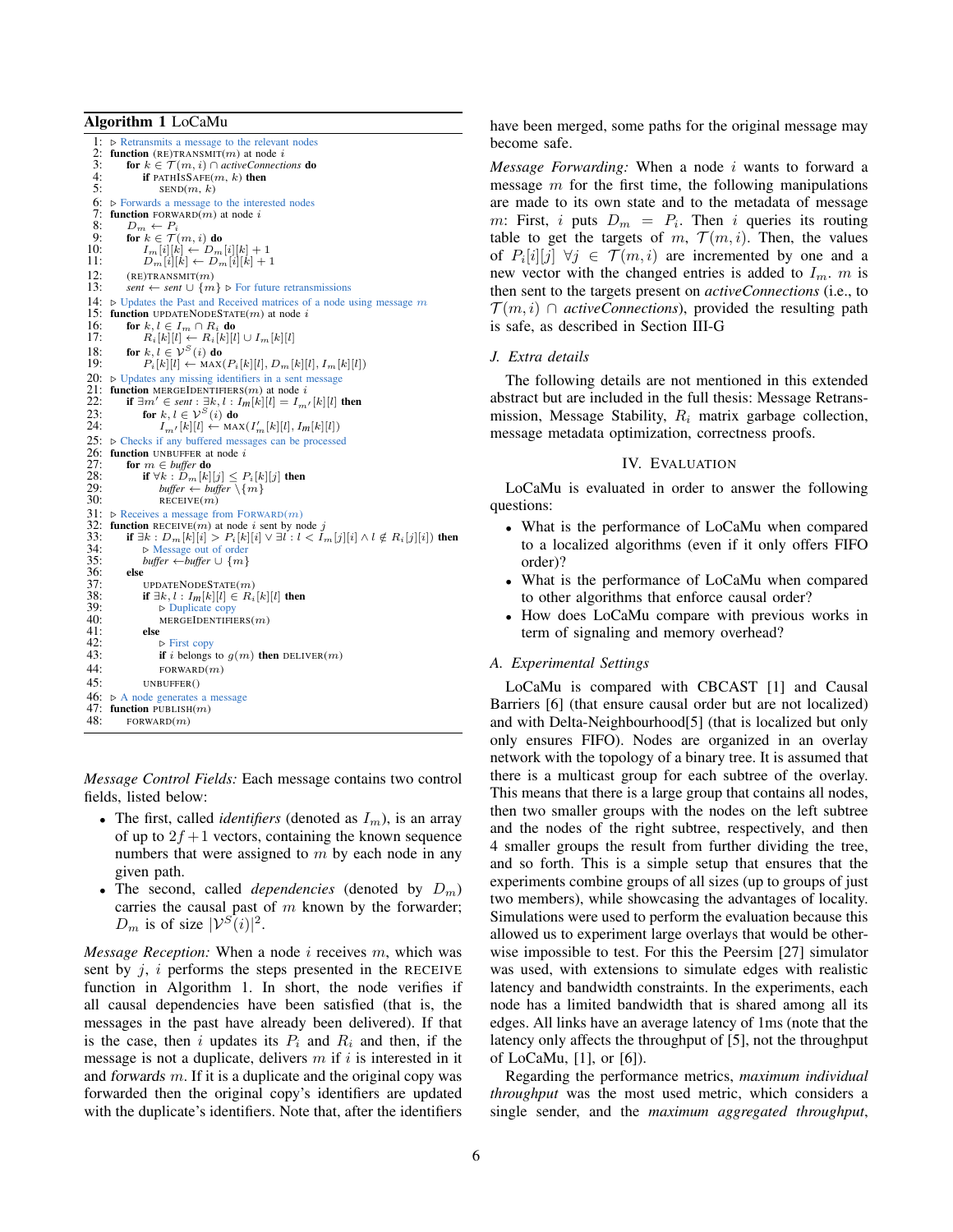

Figure 4. LoCaMu vs Delta-Neighbourhood under different settings

which considers several different senders. By definition, aggregated throughput is the total number of messages delivered to all nodes in the overlay. All the algorithms used in the evaluation are able to capture causality with roughly the same degree of accuracy. Thus, the differences in performance, if any, will be mainly caused by the amount of metadata that messages need to carry. This metadata consumes bandwidth and affects the latency of message propagation. Since the overlay is a tree, the maximum aggregated throughput is limited by the bandwidth of the root node. Therefore, it is expected that algorithms that use less metadata can achieve higher aggregated throughput than algorithms that use more metadata. However, algorithms such as Delta-Neighbourhood impose additional restrictions on message pipelining, that prevent nodes from using effectively the available network bandwidth.

Finally, it is important to emphasize that all algorithms use a number of optimizations in their implementation, which are detailed in the thesis. For fairness, in these experiments, all 3 protocols use their optimized versions.

The following experiments use a base configuration consisting of a) the system size was set to 511 nodes; b) the bandwidth of the nodes was set to 100 Mb/s; c) the payload size was set to 32 bytes (this value was chosen based on Facebook's production TAO system [28], where 32 bytes represents the 90 percentile of data size that is stored); d) the number of tolerated faults in each neighbourhood was set to  $f = 1$ ; e) the node degree was set to 3 (a binary tree). In each experiment one of these variables is changed, keeping the remaining parameters unchanged. Information regarding the number of publishers and groups is declared for each experiment.

# *B. LoCaMu vs Delta-Neighbourhood*

LoCaMu and Delta-Neighbourhood are similar in the sense that both use localized information, therefore it is important to compare them. Since the latter offers less guarantees (only supports FIFO), it should perform better than LoCaMu (that needs to keep track of causal dependencies among multiple senders). As will be shown, Delta-Neighbourhood is, in fact, able to offer better maximum aggregated throughput if there are enough publishers and enough nodes in the system, but performs poorly when the maximum individual throughput is considered. This happens because in Delta-Neighbourhood a node is not allowed to send a new message before the previous one is received.

In these experiments, messages are sent to a single group that includes all nodes and by default there is only one publisher that publishes messages as fast as possible, saturating the bandwidth of the root node. Figure 4a shows the maximum individual throughput as the system size is changed. As this size increases, the diameter of the network grows and it takes longer for a message to reach its destinations. Since, Delta-Neighbourhood does not support pipelining, the throughput of this protocol scales poorly with the system size; LoCaMu does not have such drawback. In Figure 4b, the number of senders is changed in order to measure the maximum aggregated throughput. Since LoCaMu exploits pipelining, it is able to approximate the maximum network capacity even with a single sender. Delta-Neighbourhood has less individual throughput but, as it uses much less metadata, it supports a much higher aggregated throughput, growing linearly with the number of publishers and eventually overcoming LoCaMu's. In Figure 4c, the bandwidth available to the nodes is changed. Again, given that the maximum individual throughput of Delta-Neighbourhood is constrained by the end-to-end latency, it cannot benefit from the extra available bandwidth, while in LoCaMu a single sender can fully exploit the available bandwidth. Finally in Figure 4d, the  $f$  value is changed; because the size of the metadata in LoCaMu is a function of the size of the safe neighbourhood, and this size grows exponentially with  $f$ , the performance of LoCaMu drops notably for large values of  $f$ .

# V. LOCAMU VS CAUSAL MULTICAST ALGORITHMS

Causal order is only relevant when there are multiple publishers, hence it makes no sense to measure the maximum individual throughput of an isolated node. Therefore, this section concentrates on assessing the maximum aggregated throughput achieved by the different algorithms. For these experiments the same base configuration is used as before. However, to make sure that all nodes send messages and causal dependencies are established among these messages, the throughput of each publisher is limited to 100 msg/s. Note that the size of the metadata maintained by LoCaMu and Causal Barriers is similar, regardless of the number of groups in the system. CBCAST uses a vector clock for each group, thus the metadata changes with the number of groups. The experiments were ran with 1 group and with 255 groups. Two different bandwidths were also used, in order to see the impact of the metadata increase on the throughput.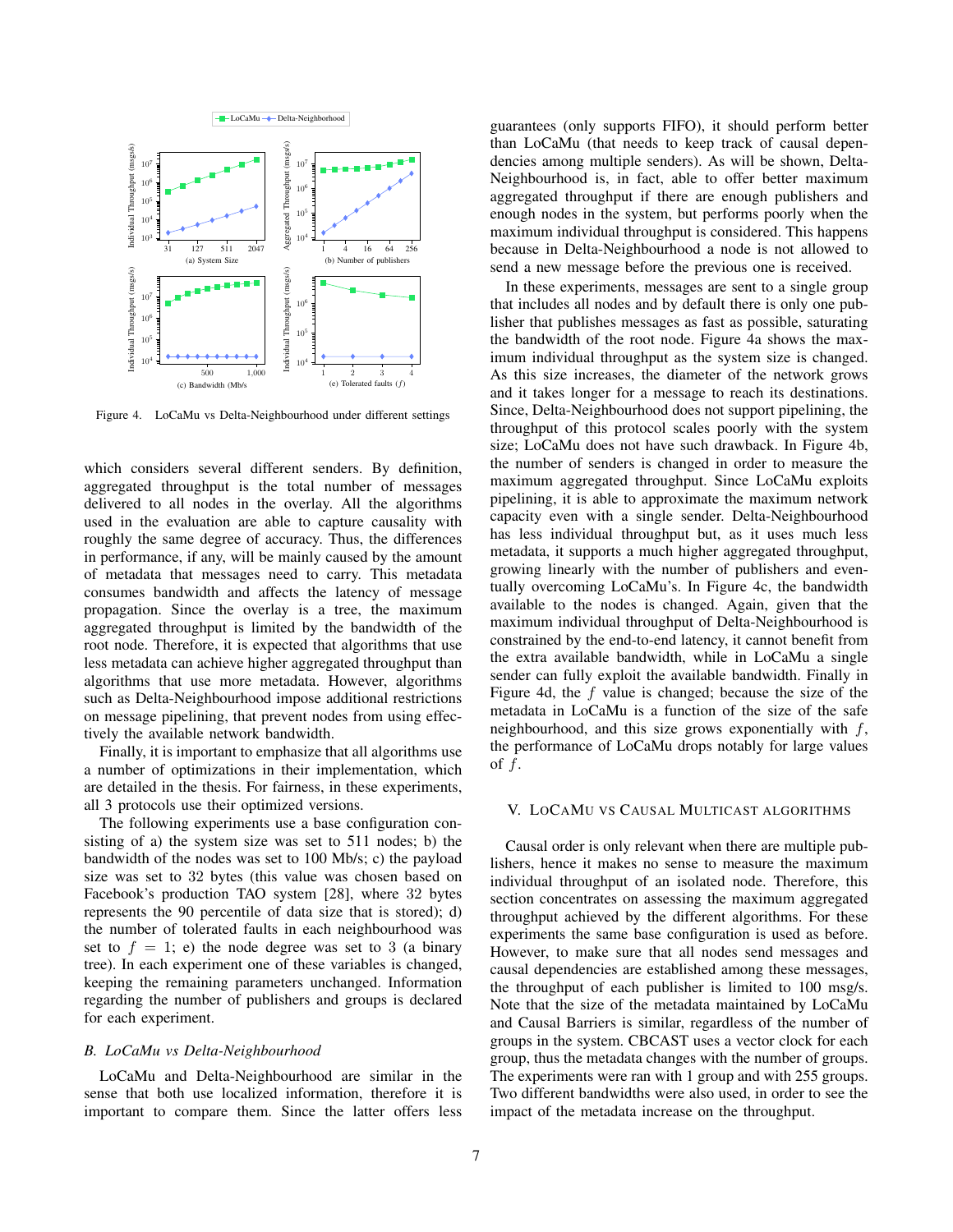

Figure 5. Throughput comparison (left) in a system with 511 nodes with 1 group between the causal algorithms and the corresponding average metadata size per message (right). Bandwidth is 100 Mbps (top) vs 10 Mbps (bottom)

### *A. Single Group*

Figure 5a and Figure 5c compare the maximum aggregated throughput achieved by the different algorithms when all nodes send messages to a single group that includes all members. As before, as more publishers are added to the system, the aggregate throughput continuously increases up to a point where the maximum flow of the network is reached. Figure 5b and Figure 5d show the corresponding average metadata present in each message when the number of concurrent publishers is increased. By analysing these two last figures, Causal Barriers is shown to use a very high amount of metadata and while CBCAST initially uses less metadata than the other algorithms due to its optimizations compressing the clocks, as the number of parallel publishers increases, the effectiveness of the optimizations decreases, until it eventually starts requiring more metadata than Lo-CaMu. This in turn results in its aggregate throughput decreasing as seen in Figure 5c, where, due to the network having a smaller bandwidth, the network is saturated.

#### *B. Various Groups*

Figure 6a and Figure 6c compare the maximum aggregated throughput achieved by the different algorithms when all nodes send messages to the existing 255 groups of different size (as explained in IV-A). Figure 6b and Figure 6d represent the corresponding average message metadata. Causal Barrier' and LoCaMu's average metadata is similar when there is one group or several groups, as their metadata is independent of the number of groups, so these algorithms' performance is similar to the previous section. CBCAST, instead, scales much worse, because messages are required to carry several vector clocks (in the worst case, as many as the number of groups that exist in the system).



Figure 6. Throughput comparison (left) in a system with 511 nodes with 255 groups between the causal algorithms and the corresponding average metadata size per message (right). Bandwidth is 100 Mbps (top) vs 10 Mbps (bottom)



Figure 7. Metadata worst case and memory required (causal algorithms). Default settings:  $f = 1$ , node degree = 2, nodes = 65, 536

## VI. METADATA SIZE COMPARISON

From the results of the previous experiments, it is clear that the size of the metadata exchanged in the header field of messages has a significant impact on the performance of the different algorithms. Detailed data is now provided for the amount of metadata required by each algorithm.

A key aspect that the reader should retain is that Causal Barriers and CBCAST are inherently non scalable: the size of the metadata required by the algorithms quickly becomes unfeasible to manage in practice as the size of the system grows. Recall that in Causal Barriers the size of metadata may be roughly quadratic with the system size, for CBCAST is linear with the system size and linear with the number of groups, and with LoCaMu is exponential with the size of the safe neighbourhood. The size of the safe neighbourhood is a function of  $f$  and of the degree of the nodes in the overlay, but does not depend on the entire system size. For instance, for a system with 1, 024 nodes, assuming that every node has sent a message to every other node, Causal Barriers would be required to send a message with over  $2^{20}$  entries. Assuming 8 bytes per entry (an entry is a tuple that includes an identifier and a sequence number), Causal Barriers uses 8 MB. In the same setting, CBCAST would require a vector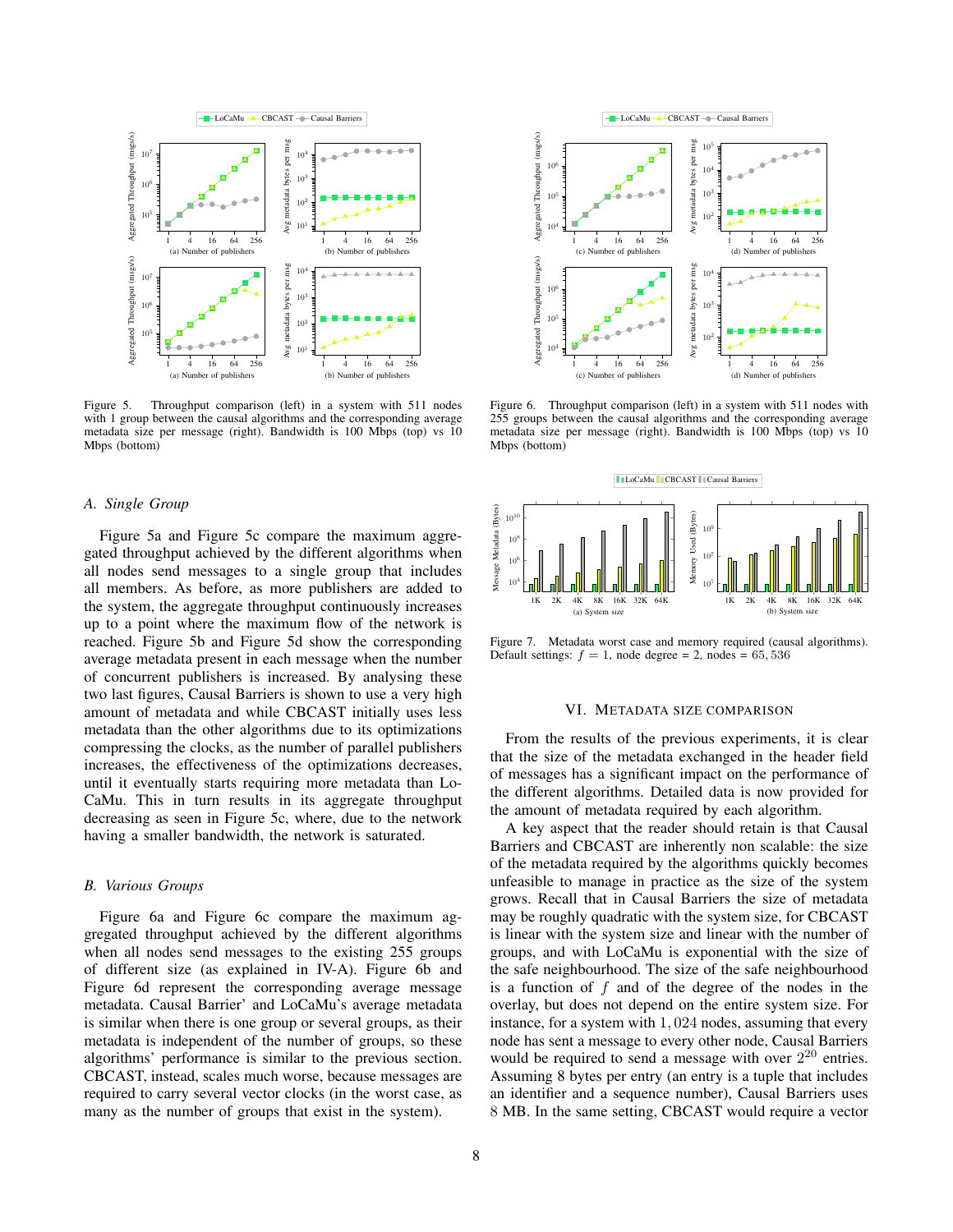clock with size 4 KB for a single broadcast group. In turn, LoCaMu requires 540 bytes assuming a node degree 3 and  $f = 1$ , *no matter the system size*. Figure 7 illustrates these facts with more detail. Here, consider the existence of 1, 500 groups and network size of 65, 536 nodes. A Zipflike distribution is used for assigning the size of the group membership such that  $Members(g) = [Ng^{-1.25}+0.5]$ , where g is the unique number of the group (from 1 to  $1,500$  in this particular case) and  $N$  is the amount of nodes in the system. This results in the sum of the amount of members of every group being 237, 895. This distribution was used for the membership of the groups, because it typically used in others works that consider large-scale publish-subscribe settings (such as [11]).

Figure 7a and Figure 7b show the size of the header fields and the amount of local memory used by each algorithm, as the size of the system increases. These plots consider a node degree of 3 and  $f = 1$ , which show that LoCaMu scales much better than the opposing algorithms.

# VII. CONCLUSIONS

This paper has presented LoCaMu, an algorithm that guarantees message delivery with causal order in a publishsubscribe system built on top of a broker overlay. LoCaMu is the first algorithm to offer causal order and fault tolerance while using localized information, i.e. each node maintains state regarding only the nodes on its neighbourhood and not every other node on the system. Thus, LoCaMu can be used in large scale systems, while previous work requires so much metadata that any practical implementation becomes infeasible. For systems with hundreds of nodes, where the previous work can still be applied, LoCaMu shows clear advantages, given that it makes a much better use of the available bandwidth.

#### ACKNOWLEDGMENTS

This work was partially supported by  $FCT - Funda$ ção para a Ciência e a Tecnologia, through projects UID/CEC/50021/2019 and COSMOS (funded by the OE with ref. PTDC/EEI-COM/29271/2017 and by Programa Operacional Regional de Lisboa and FEDER with ref. Lisboa-01-0145-FEDER-029271).

### **REFERENCES**

- [1] K. Birman, A. Schiper, and P. Stephenson, "Lightweight causal and atomic group multicast," *TOCS*, vol. 9, no. 3, pp. 272–314, Aug. 1991.
- [2] J. Lin and S. Paul, "RMTP: a reliable multicast transport protocol," in *INFOCOM*, San Francisco (CA), USA, Mar. 1996, pp. 1414–1424 vol.3.
- [3] I. Gupta, R. van Renesse, and K. Birman, "Scalable faulttolerant aggregation in large process groups," in *DSN*, Göteborg, Sweden, Jul. 2001, pp. 433-442.
- [4] S. Bhola, R. Strom, S. Bagchi, Y. Zhao, and J. Auerbach, "Exactly-once delivery in a content-based publish-subscribe system," in *DSN*, Bethesda (MD), USA, Jun. 2002, pp. 7–16.
- [5] R. Kazemzadeh and H. Jacobsen, "Partition-tolerant distributed publish/subscribe systems," in *SRDS*, Madrid, Spain, Oct. 2011, pp. 101–110.
- [6] R. Prakash, M. Raynal, and M. Singhal, "An efficient causal ordering algorithm for mobile computing environments," in *ICDCS*, Hong Kong, May 1996, pp. 744–751.
- [7] M. Bravo, L. Rodrigues, and P. van Roy, "Saturn: a distributed metadata service for causal consistency," in *EuroSys*, Belgrade, Serbia, Apr. 2017, pp. 111–126.
- [8] R. V. Renesse and et. al, "Horus: A flexible group communications system," Cornell University, Ithaca (NY), USA, Tech. Rep., Mar. 1995.
- [9] JGroups, http://www.jgroups.org/index.html, accessed: 2019- 06-29.
- [10] J. Du, C. Iorgulescu, A. Roy, and W. Zwaenepoel, "Gentlerain: Cheap and scalable causal consistency with physical clocks," in *SOCC*, New York (NY), USA, Nov. 2014, pp. 1–13.
- [11] A. Rowstron, A.-M. Kermarrec, M. Castro, and P. Druschel, "Scribe: The design of a large-scale event notification infrastructure," in *NGC*, London, UK, Jul. 2001, pp. 30–43.
- [12] F. Schneider, "Implementing fault-tolerant services using the state machine approach: A tutorial," *CSUR*, vol. 22, no. 4, pp. 299–319, Dec. 1990.
- [13] J. Leitão, J. Pereira, and L. Rodrigues, "Hyparview: A membership protocol for reliable gossip-based broadcast," in *DSN*, Edinburgh, UK, Jun. 2007, pp. 419–429.
- [14] P. Eugster, P. Felber, R. Guerraoui, and A.-M. Kermarrec, "The many faces of publish/subscribe," *CSUR*, vol. 35, no. 2, pp. 114–131, Jun. 2003.
- [15] Y. Huang and H. Garcia-Molina, "Publish/subscribe in a mobile environment," *Wireless Networks*, vol. 10, no. 6, pp. 643–652, Nov. 2004.
- [16] G. Banavar, T. Chandra, B. Mukherjee, J. Nagarajarao, R. Strom, and D. Sturman, "An efficient multicast protocol for content-based publish-subscribe systems," in *ICDCS*, Austin (TX), USA, Jun. 1999, pp. 262–272.
- [17] R. Chand and P. Felber, "Xnet: a reliable content-based publish/subscribe system," in *SRDS*, Florianópolis, Brazil, Oct. 2004, pp. 264–273.
- [18] A. Carzaniga, D. Rosenblum, and A. L. Wolf, "Design and evaluation of a wide-area event notification service," *TOCS*, vol. 19, no. 3, pp. 332–383, Feb. 2003.
- [19] J. P. d. Araujo, L. Arantes, E. P. Duarte, L. A. Rodrigues, and P. Sens, "A publish/subscribe system using causal broadcast over dynamically built spanning trees," in *SBAC-PAD*, Campinas, Brazil, oct 2017, pp. 161–168.
- [20] L. Lamport, "The part-time parliament," *TOCS*, vol. 16, no. 2, pp. 133–169, May 1998.
- [21] J. Leitão, J. Pereira, and L. Rodrigues, "Epidemic broadcast" trees," in *SRDS*, Beijing, China, Oct. 2007, pp. 301–310.